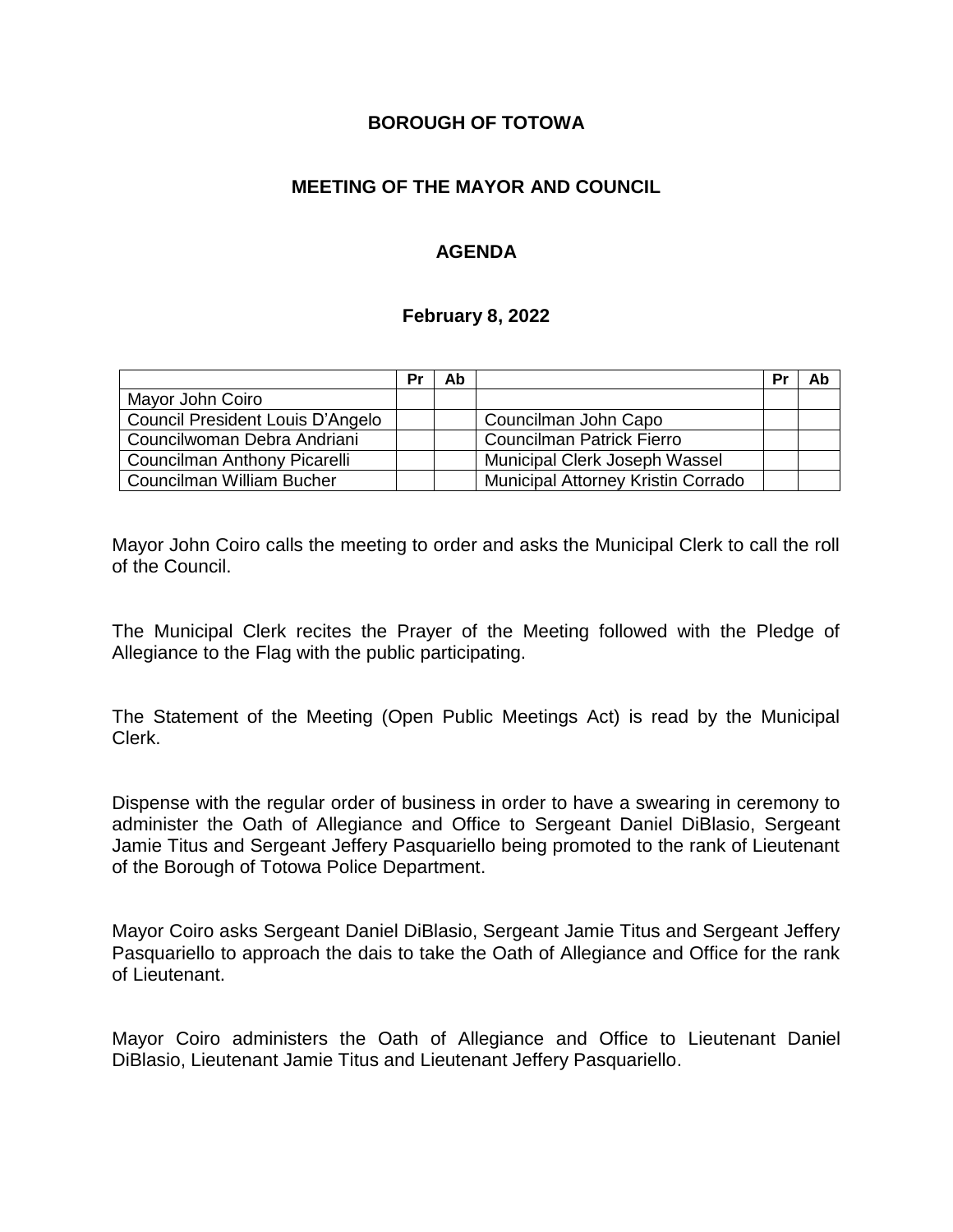A badge symbolic to the rank of Lieutenant is presented to Lieutenant Daniel DiBlasio, Lieutenant Jamie Titus and Lieutenant Jeffery Pasquariello by Police Chief Carmen Veneziano.

Congratulations are extended to Lieutenant Daniel DiBlasio, Lieutenant Jamie Titus and Lieutenant Jeffery Pasquariello.

Recess.

Revert to the regular order of business.

Report from Members of the Council, Municipal Clerk and Municipal Attorney.

**CITIZENS HEARD:**

Minutes of the Mayor and Council for the meeting of January 25, 2022.

# **COMMITTEE ON FINANCE: PICARELLI, D'ANGELO, CAPO.**

Resolution No. 2022-04 for the payment of bills.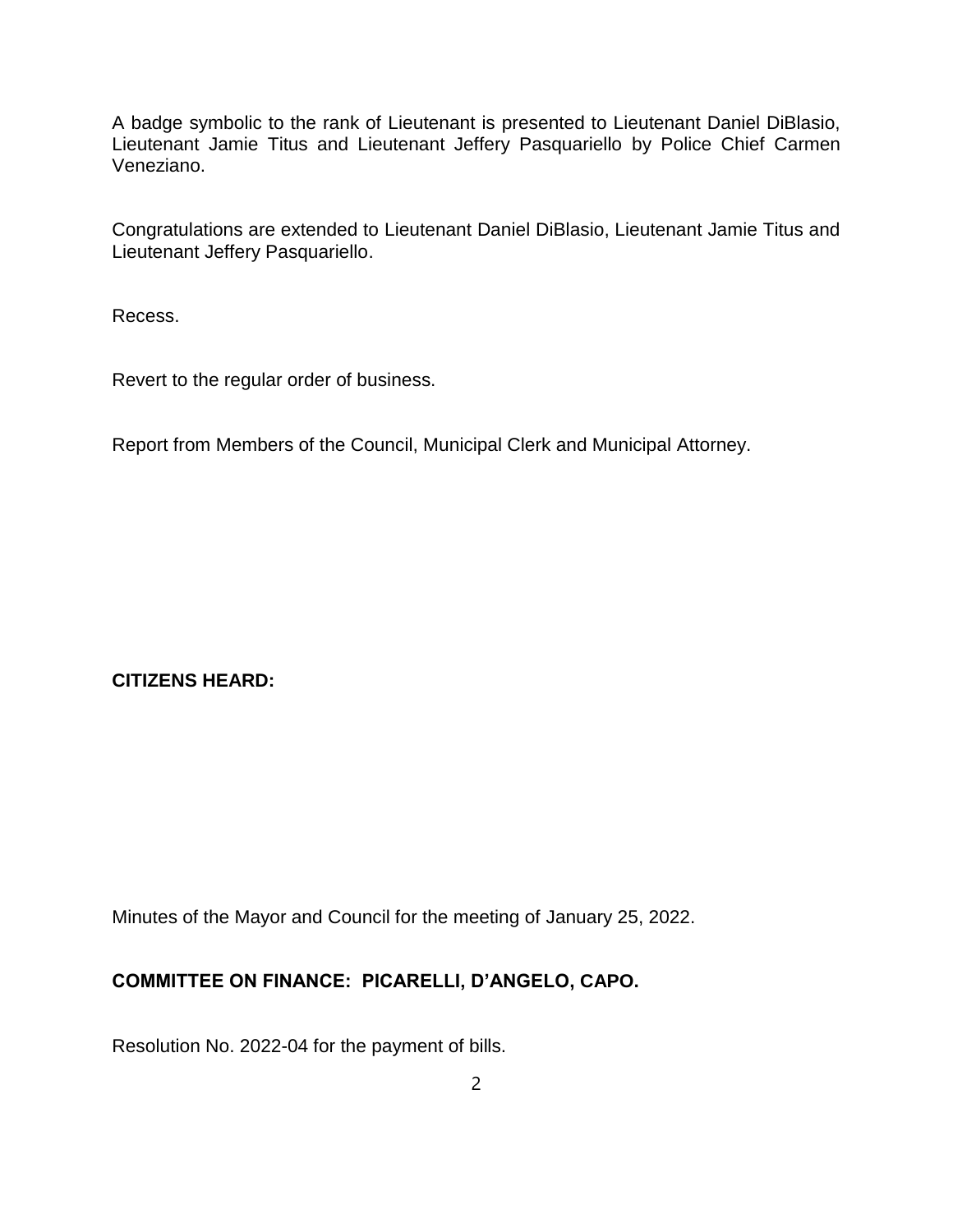Resolution authorizing the Treasurer to issue a refund for Stacy Ann Salmond, 72 Greene Avenue, Block 79, Lot 22 due to a 100% Exemption for a 100% permanent and total disability.

Resolution authorizing the Treasurer to issue a refund for William Santos, 617 Totowa Road, Block 154, Lot 28 due to a 100% Exemption for a 100% permanent and total disability.

Franchise Fees for calendar year 2021 from Cablevision (Altice) in the amount of \$111,719.00.

Franchise Fees for calendar year 2021 from Verizon (Fios) in the amount of \$41,748.61.

#### **COMMITTEE ON PUBLIC SAFETY: D'ANGELO, CAPO, BUCHER.**

Recommendation of the Committee to appoint a Police Dispatcher.

Appointment by the Mayor.

Confirm the appointment.

#### **COMMITTEE ON PUBLIC WORKS: BUCHER, FIERRO, PICARELLI.**

Letter from Library Director Anne Krautheim thanking DPW Superintendent Jim Niland and Laborers Steve Filan, Joe Dulski, Mike Bastante, Mike Ardis and Josko Huljev for helping them move their furniture over to the Community Center for storage during the Library renovations.

#### **COMMITTEE ON ENG. & PUB. PROPERTY: CAPO, ANDRIANI, D'ANGELO.**

Payment Estimate No. 1 in the amount of \$63,279.43 to Pact Two, LLC for the William Place Pump Station Improvements.